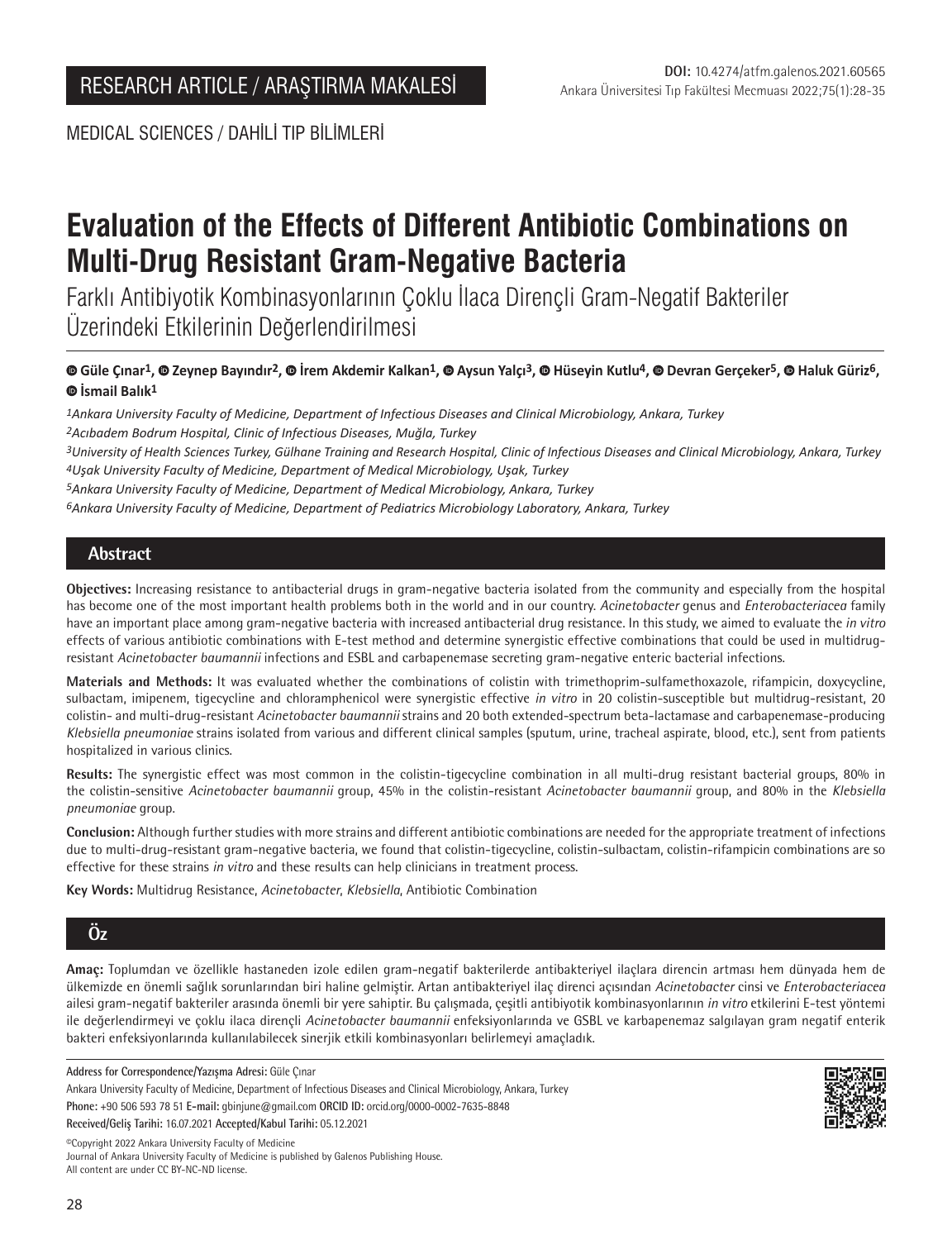**Gereç ve Yöntem:** Kolistinin trimetoprim-sülfametoksazol, rifampisin, doksisiklin, sulbaktam, imipenem, tigesiklin ve kloramfenikol ile kombinasyonlarının *in vitro* olarak sinerjistik etkili olup olmadığı, kolistine duyarlı ancak çoklu ilaca dirençli, kolistine ve çoklu ilaca dirençli 20'şer *Acinetobacter baumannii* ve genişlemiş spektrumlu beta-laktamaz ve karbapenemaz üreten 20 *Klebsiella pneumoniae* suşunda değerlendirildi.

**Bulgular:** Sinerjistik etki, kolistin-tigesiklin kombinasyonunda tüm çoklu ilaca dirençli bakteri gruplarında en yaygın etki olarak bulundu. Kolistine duyarlı *A. baumannii* grubunda %80, kolistine dirençli *Acinetobacter baumannii* grubunda %45 ve *Klebsiella pneumoniae* grubunda %80 oranında görüldü.

**Sonuç:** Çoklu ilaca dirençli gram-negatif bakterilere bağlı enfeksiyonların uygun tedavisi için daha fazla suş ve farklı antibiyotik kombinasyonları ile daha ileri çalışmalara ihtiyaç duyulsa da, kolistin-tigesiklin, kolistin-sulbaktam, kolistin-rifampisin kombinasyonlarının bu suşlar için *in vitro* olarak için çok etkili olduğu görüldü ve klinik uygulamalarda yol gösterici olabileceğini düşündük.

**Anahtar Kelimeler:** Çoklu İlaca Direnç, *Acineobacter*, *Klebsiella*, Antibiyotik Kombinasyonu

#### **Introduction**

Increasing resistance to antibacterial drugs in gramnegative bacteria isolated from the community and especially from the hospital has become one of the most important health problems both in the world and our country (1,2). The increase in nosocomial infections caused by these bacteria increases patient morbidity and mortality, as well as prolongs the hospitalization period and causes economic losses with increased costs. The increase in multi-drug resistance in gram-negative bacteria is not parallel to the increase in the development of new antibacterials. As a result, it becomes increasingly difficult to find appropriate treatment options for infections caused by these bacteria (3). Again, the problems that these bacteria cause to clinicians by creating nosocomial epidemics and developing resistance to antibiotics used during treatment have brought both the use of old antibiotics such as colistin and the combined use of antibiotics (3,4). Combined use of antibiotics can have positive results, especially in the treatment of polymicrobial infections, in the presence of two separate infections that cannot be treated with a single antibiotic, in the treatment of infections of unknown origin, in providing a synergistic effect against antibiotic-resistant isolates, in the treatment of serious infections that may progress with high mortality, and in reducing the dose-related side effects of drugs (5).

*Acinetobacter* genus and *Enterobacteriacea* family have an important place among gram-negative bacteria with increased antibacterial drug resistance. Both bacterial groups are frequently encountered as agents of health-care associated infections (6).

Among the genus *Acinetobacter*, *Acinetobacter baumannii* emerges as the most resistant to antibiotics and the most frequently isolated species from hospital infections (7). Among the *Enterobacteriaceae* family, *Klebsiella pneumoniae* strains, which secrete extended-spectrum beta-lactamase (ESBL) and/ or are resistant to carbapenems, are the prominent species in hospital infections and the development of antibacterial resistance. It is also known that both species also cause hospital epidemics, prolong the length of hospital stay, and cause serious

increases in morbidity and mortality (6). The transferability and rapid spread of resistance mechanisms between different species in these bacteria, as well as the diversity by undergoing changes, cause problems in treatment and new treatment options should be evaluated and clinical applications should be facilitated. Studies on antimicrobial treatment of these infections are based on a limited number of patient cases, therefore, appropriate treatment could not be determined. This situation necessitated the investigation of different treatment options.

In this study, we aimed to evaluate the *in vitro* effects of various antibiotic combinations with E-test method and determine synergistic effective combinations that can be used in multidrug-resistant *Acinetobacter baumannii* infections and ESBL and carbapenemase secreting gram-negative enteric bacteria infections.

## **Materials and Methods**

It was evaluated whether the combinations of colistin with trimethoprim-sulfamethoxazole, rifampicin, doxycycline, sulbactam, imipenem, tigecycline and chloramphenicol were synergistic effective *in vitro* in 20 colistin-susceptible but multidrug-resistant, 20 colistin- and multi-drug-resistant *Acinetobacter baumannii* strains and 20 both ESBL and carbapenemase-producing *Klebsiella pneumoniae* strains isolated from various and different clinical samples (sputum, urine, tracheal aspirate, blood, etc.).

Along with the classical identification systems, 20 *Acinetobacter baumannii* isolates resistant to at least three antibiotic groups, not including colistin, identified at the species level with the Phoenix™ automated identifier system, and 20 more *Acinetobacter baumannii* isolates resistant to at least three antibiotic groups, including colistin, and 20 *Klebsiella pneumoniae* isolates, which were determined to produce ESBL by the Phoenix™ automated system, were determined to be resistant to carbapenems and were found to be carbapenemase positive by the modified Hodge test, were included in the study. The isolates were passaged into eppendorfs containing brain heart infusion broth and stored in a deep freezer (-80 °C) until the study day. *Acinetobacter baumannii* and *Klebsiella*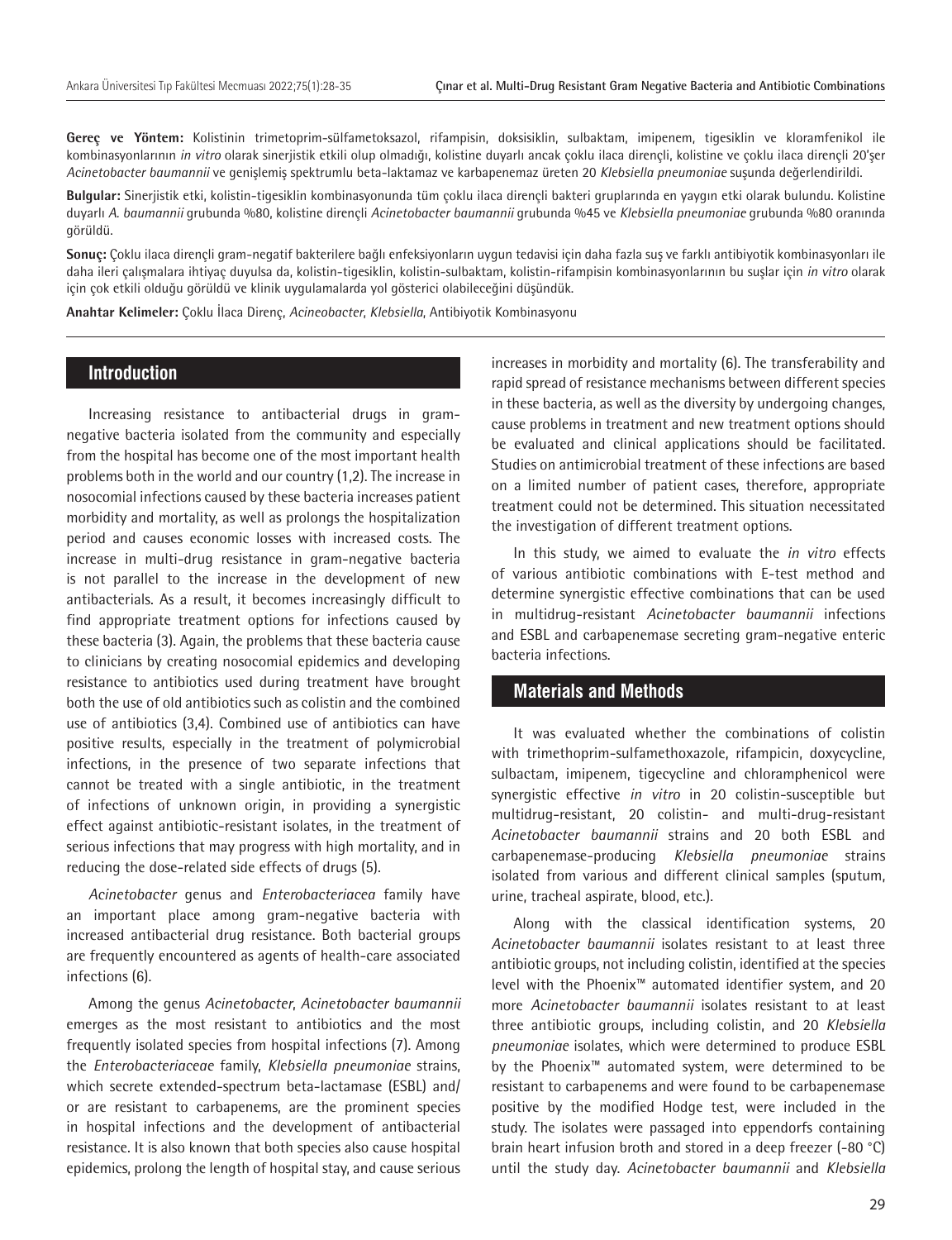*pneumoniae* isolates removed from the deep freeze were passaged into shed eosin methylene blue agar (EMB) and sheep blood agar media before the study. Bacterial colonies obtained purely from fresh culture passages after 18-20 hours incubation at 37°C in aerobic environment, in normal atmosphere, were used in the study. *Pseudomonas aeruginosa* American Type Culture Collection (ATCC) 27853 and *Escherichia coli* ATCC 25922 were used as control strains.

Minimum inhibitory concentration (MIC) values of colistin, trimethoprim-sulfamethoxazole, rifampicin, sulbactam, imipenem, tigecycline and chloramphenicol against *Acinetobacter baumannii* and *Klebsiella pneumoniae* isolates were determined by E-test method (Liofilchem MIC Test Strip®, Italy). In line with the manufacturer's recommendations for the E-test; Suspensions equivalent to 0.5 McFarland Standard turbidity were obtained in Mueller Hinton broth of the pure bacterial colonies obtained. The prepared co-suspensions were inoculated on the surface of the pre-prepared and dried Mueller Hinton agar-containing medium plates with the help of a sterile cotton swab. It was waited for 15-20 minutes before placing the E-test strips. E-test strips of antibiotics were placed on the medium plates with the help of forceps. The point where the elliptical inhibition zone intersects with the strip was accepted as the numerical MIC value after 16-20 hours of incubation at 35±2°C in aerobic environment, in normal atmosphere. The MIC values of each antibiotic were measured in accordance with the manufacturer's and the Clinical and Laboratory Standards Institute (CLSI) recommendations, and the results were evaluated based on the breakpoints of CLSI.

In order to determine the fractional inhibitory concentration (FIC) index with the E-test, first the MIC values of the A and B antibiotics in the combination were recorded. To determine the combination MIC value, first strip B was placed in the medium and after one hour of incubation at 37 °C, strip A was placed in place of B so that the concentration lines were exactly coincident. After incubating the media at  $35\pm2$  °C for 16-20 hours, the MIC value of A was recorded in the presence of B at the point where the inhibition zone diameter cuts the edge of the E-test strip. The same procedure was repeated with A and then B antibiotics. FIC index was calculated according to the formula below to determine the effectiveness of the combination.

MIC of A in the presence of B MIC of A alone

MIC of B in the presence of A FIC B=------------------MIC of B alone

 $FIC$  index =  $FICA + FICB$ 

If the FIC index value is 0.5 and below  $(\leq 0.5)$ , the effect of combination is synergistic, if it is between 0.5 and one (0.5-1), it is additive, if it is greater than one but less than two  $\left( >1- \right)$  $\langle$ 2), the combination is ineffective, two or more [( $\geq$ 0.5) 2] was evaluated as antagonistic.

A total of 420 FIC values were calculated for seven antibiotic combinations evaluated in 40 multidrug-resistant *Acinetobacter baumannii* and 20 *Klebsiella pneumoniae* isolates included in the study. Not only synergistic effects but also additive, ineffective and antagonistic interactions were noted.

#### **Statistical Analysis**

Statistical analysis of the data obtained from the *in vitro* interactions of colistin-rifampicin, colistin-trimethoprim/ sulfamethoxazole, colistin-doxycycline, colistin-sulbactam, colistin-imipenem, colistin-tigecycline, colistin-chloramphenicol combinations was performed using Fisher's chi-square test in SPSS (SPSS Incorporated, Chicago).

#### **Results**

While 100% of the colistin-susceptible *Acinetobacter baumannii* isolates were resistant to trimethoprimsulfamethoxazole, 50% to rifampicin, 80% to doxycycline, 65% to sulbactam, they were 100% resistant to imipenem and chloramphenicol. All isolates were found to be susceptible to tigecycline (Table 1). It was determined that *Acinetobacter baumannii* isolates that were resistant to colistin were 5% resistant to trimethoprim-sulfamethoxazole, 70% to rifampicin, 75% to doxycycline, 35% to sulbactam, 80% to imipenem and 100% to chloramphenicol. Again, all of these isolates were found to be susceptible to tigecycline (Table 2). 15% of *Klebsiella pneumoniae* strains were found to be resistant to colistin, 85% to trimethoprim-sulfamethoxazole, 65% to rifampicin, 80% to doxycycline, 100% to sulbactam, 100% to imipenem, meropenem and ertapenem, and 75% to chloramphenicol. Again, all of these strains were found to be susceptible to tigecycline (Table 3).

Totally 420 FIC values were calculated for 60 multidrug resistant bacteria included in the study, and 28.8% (121/420) of the combinations were found synergistic, 56.2% (236/420) additive, 15% (63/420) were indifferent. There was 35% (50/140) synergistic, 50% (70/140) additive, 14.3% (20/140) indiferential interaction in colistin-sensitive *Acinetobacter baumannii* strains, and a synergistic effect of 21.4% (30/140), additive effect of 64.3% (90/140) and indifferent effect of 14.3% (20/140) in colistin-resistant strains. It was determined that the synergistic effect was 29.3% (41/140), the additive effect was 54.3% (76/140), and the indifferential effect was 16.4% (23/140) in *Klebsiella pneumoniae* strains. The additive effect was the most obtained result in all bacterial groups.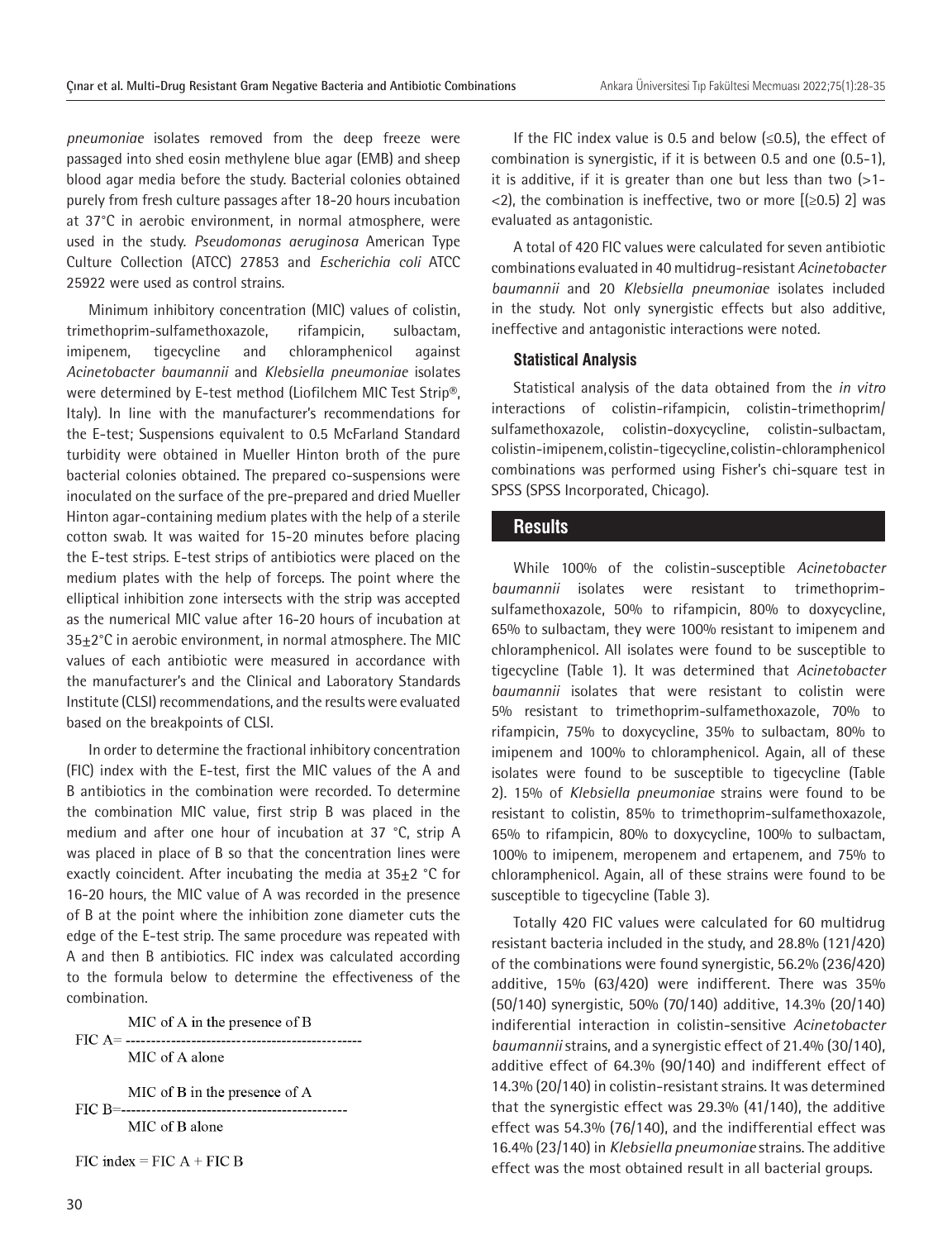The most common effect in antibiotic combinations other than colistin-tigecycline and colistin-chloramphenicol combinations in colistin susceptible *Acinetobacter baumannii* isolates and colistin-chloramphenicol combination in colistin resistant *Acinetobacter baumannii* isolates, and colistinsulbactam and colistin-tigecyline combinations in ESBL and carbapenemase-producing *Klebsiella pneumoniae* was additive effect. An antagonistic effect was not observed with any antibiotic combination (Tables 4-6).

The synergistic effect was most common in the colistintigecycline combination in all multi-drug resistant bacterial groups, 80% in the colistin-sensitive *Acinetobacter baumannii* group, 45% in the colistin-resistant *Acinetobacter baumannii* group, and 80% in the *K. pneumoniae* group (Tables 4-6).

When colistin-sensitive and resistant *Acinetobacter baumannii* isolates were compared in terms of the effects of all antibiotic combinations; 35.7% of the susceptible ones were synergistic and 50% of them were additive, while 21.4% of the resistant ones were synergistic and 64.3% of them were additive. It was determined that the additive effect was more. These differences were also found to be statistically significant (p<0.05) (Table 7).

When it is examined whether there is a statistical relationship between being sensitive or resistant to any antibiotic and being synergistic or additive effect of antibiotic combinations in multi-drug resistant *Klebsiella pneumoniae*, it was determined that antibiotic combinations showed a synergistic effect in 0.3% of them, and a synergistic effect was observed in 8% of those resistant to any antibiotic. This

difference was found to be statistically significant (p<0.05) (Table 8).

Antibiotic combinations showed a synergistic effect in 83.3% of those who were sensitive to any antibiotic, while a synergistic effect was observed in 8% of those who were resistant to any antibiotic in ESBL and carbapenemase producing *Klebsiella pneumoniae*. This difference was found to be statistically significant (p<0.05) (Table 8).

#### **Discussion**

Colistin resistant *Acinetobacter baumannii* strains can be seen in different rates in varied countries and regions worldwide (8). In a recent publication, the data of Organization for Economic Cooperation and Development countries between 2000 and 2016 were compiled and it was determined that carbapenem resistance increased 3 times in *Enterobacteriaceae*  family and non-fermentatives in 16 years period (9). During this period, colistin was considered the treatment of last resort for *Acinetobacter baumannii* infections.

In various studies conducted in our country, resistance rates for *Acinetobacter baumannii* are 77-86% for imipenem, 78-93% for ciprofloxacin, 50-63% for amikacin, 53-69% for gentamicin, 88% for trimethoprim-sulfamethoxazole, 6-8% tigecycline (10,11).

Clinical reflection of multidrug-resistant bacteria is in the form of prolonged hospital stay, nosocomial outbreaks, treatment failure, and increased mortality (6,9).

| Table 1: Antibiotic susceptibility of A. baumannii isolates sensitive to colistin according to E-test method (n=20) |          |          |            |    |    |     |     |     |  |  |
|---------------------------------------------------------------------------------------------------------------------|----------|----------|------------|----|----|-----|-----|-----|--|--|
|                                                                                                                     | СT       | SXT      | <b>RIF</b> | DX | SB | IMP | TIG |     |  |  |
| Sensitive (%)                                                                                                       | 100      | $\Omega$ | 25         |    |    |     | 100 |     |  |  |
| Intermediate (%)                                                                                                    | $\Omega$ |          | 25         | 20 | 35 |     |     |     |  |  |
| Resistant $(%)$                                                                                                     | $\Omega$ | 100      | 50         | 80 | 65 | 100 |     | 100 |  |  |

CT: Colistin, SXT: Trimetoprim-sulfametoksazol, RIF: Rifampicin, DX: Doxycycline, SB: Sulbactam, IMP: Imipenem, TIG: Tigecycline, CL: Chloramphenicol

| Table 2: Antibiotic susceptibility of A. baumannii isolates resistant to colistin according to E-test method $(n=20)$ |          |            |            |          |    |            |     |     |  |  |
|-----------------------------------------------------------------------------------------------------------------------|----------|------------|------------|----------|----|------------|-----|-----|--|--|
|                                                                                                                       | CT       | <b>SXT</b> | <b>RIF</b> | DX       | SВ | <b>IMP</b> | TIG |     |  |  |
| Sensitive (%)                                                                                                         | $\Omega$ | 95         | 30         | $\Omega$ | 30 |            | 100 |     |  |  |
| Intermediate $(96)$                                                                                                   | 0        | 0          | $\Omega$   | 25       | 35 | 20         |     |     |  |  |
| Resistant $(%)$                                                                                                       | 100      | b          | 70         | 75       | 35 | 80         |     | 100 |  |  |

CT: Colistin, SXT: Trimetoprim-sulfametoksazol, RIF: Rifampicin, DX: Doxycycline, SB: Sulbactam, IMP: Imipenem, TIG: Tigecycline, CL: Chloramphenicol

| Table 3: Antibiotic susceptibility of K. pneumoniae isolates according to E-test method $(n=20)$ |    |            |          |          |     |            |     |           |  |  |
|--------------------------------------------------------------------------------------------------|----|------------|----------|----------|-----|------------|-----|-----------|--|--|
|                                                                                                  |    | <b>SXT</b> | RIF      | DX       | SB  | <b>IMP</b> | TIG | <b>CL</b> |  |  |
| Sensitive (%)                                                                                    | 85 | 15         | $\Omega$ | 20       |     |            | 100 | 25        |  |  |
| Intermediate $(\%)$                                                                              |    | $\Omega$   | 35       | $\Omega$ |     |            |     |           |  |  |
| Resistant $(\% )$                                                                                | 15 | 85         | 65       | 80       | 100 | 100        |     | 75        |  |  |

CT: Colistin, SXT: Trimetoprim-sulfametoksazol, RIF: Rifampicin, DX: Doxycycline, SB: Sulbactam, IMP: Imipenem, TIG: Tigecycline, CL: Chloramphenicol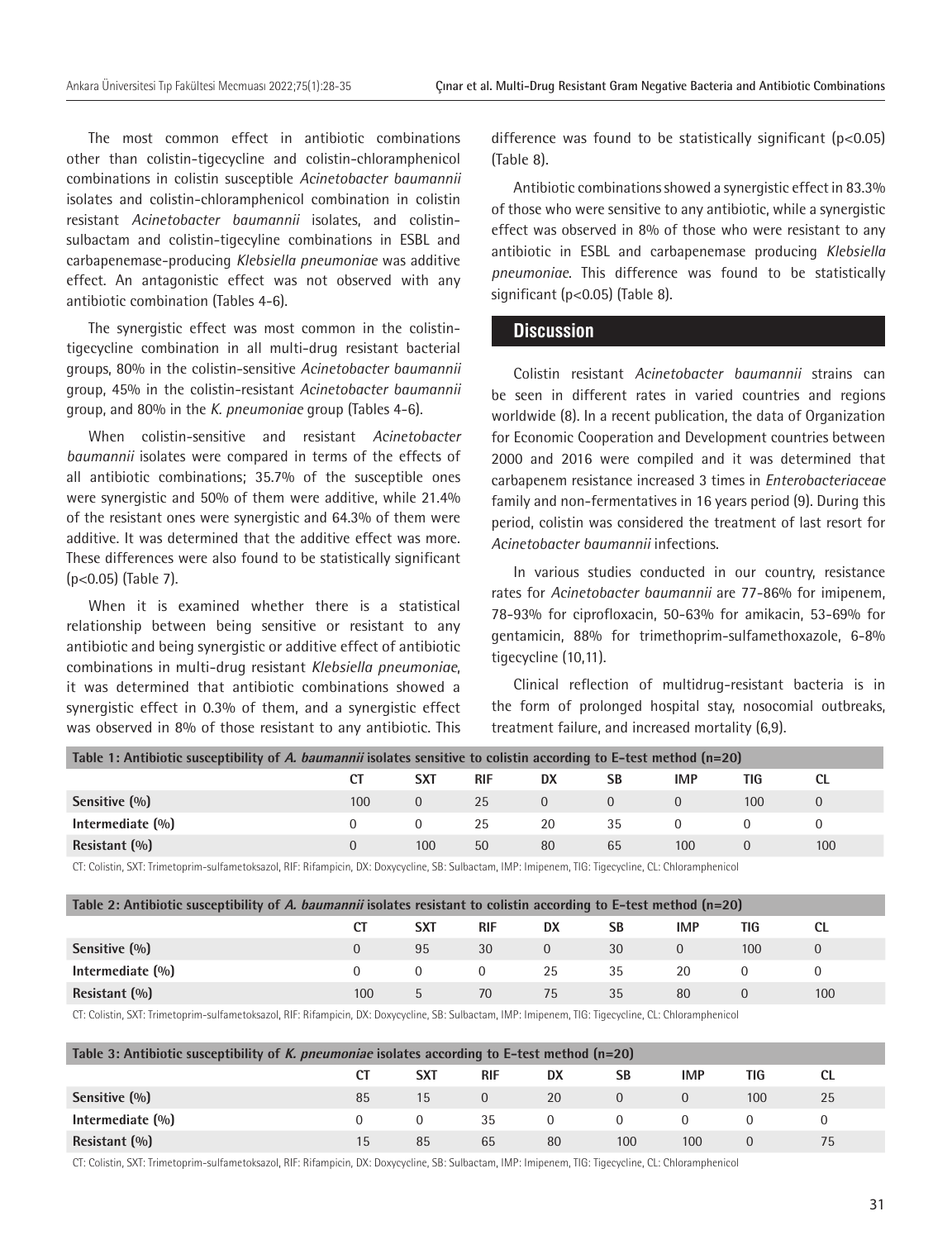Despite the escalating threat of multidrug-resistant gramnegative bacteria, there is so few new drugs has recently emerged

| Table 4: Effects of antibiotic combinations on multidrug-<br>resistant A. baumannii isolates susceptible to colistin (n=20) |                    |          |                 |          |             |          |  |  |  |  |
|-----------------------------------------------------------------------------------------------------------------------------|--------------------|----------|-----------------|----------|-------------|----------|--|--|--|--|
|                                                                                                                             | FIC                |          |                 |          |             |          |  |  |  |  |
|                                                                                                                             | <b>Synergistic</b> |          | <b>Additive</b> |          | Indifferent |          |  |  |  |  |
|                                                                                                                             | n                  | 0/0      | n               | 0/0      | n           | 0/0      |  |  |  |  |
| <b>CT-SXT</b>                                                                                                               | 7                  | 35       | 13              | 65       | $\Omega$    | $\Omega$ |  |  |  |  |
| <b>CT-RIF</b>                                                                                                               | 9                  | 45       | 11              | 55       | $\Omega$    | $\Omega$ |  |  |  |  |
| CT-DX                                                                                                                       | 9                  | 45       | 11              | 55       | $\Omega$    | $\Omega$ |  |  |  |  |
| CT-SB                                                                                                                       | 3                  | 15       | 17              | 85       | $\Omega$    | $\Omega$ |  |  |  |  |
| <b>CT-IMP</b>                                                                                                               | 6                  | 30       | 14              | 70       | $\Omega$    | $\Omega$ |  |  |  |  |
| CT-TIG                                                                                                                      | 16                 | 80       | 4               | 20       | $\Omega$    | $\Omega$ |  |  |  |  |
| CT-CL                                                                                                                       | $\Omega$           | $\Omega$ | $\Omega$        | $\Omega$ | 20          | 100      |  |  |  |  |
| Total                                                                                                                       | 50                 | 35       | 70              | 50       | 20          | 14.3     |  |  |  |  |

CT: Colistin, SXT: Trimetoprim-sulfametoksazol, RIF: Rifampicin, DX: Doxycycline, SB: Sulbactam, IMP: Imipenem, TIG: Tigecycline, CL: Chloramphenicol

#### **Table 5: Effects of antibiotic combinations on colistin-resistant multidrug-resistant A. baumannii isolates (n=20)**

| <b>FIC</b>     |                |          |                |                 |                |  |  |
|----------------|----------------|----------|----------------|-----------------|----------------|--|--|
| Synergistic    |                |          |                | Indifferent     |                |  |  |
| n              | 0/0            | n        | 0/0            | n               | 0/0            |  |  |
| $\overline{4}$ | 20             | 16       | 80             | $\overline{0}$  | $\overline{0}$ |  |  |
| 6              | 30             | 14       | 70             | 0               | 0              |  |  |
| 5              | 25             | 15       | 75             | $\overline{0}$  | $\Omega$       |  |  |
| $\overline{2}$ | 10             | 18       | 90             | $\Omega$        | $\Omega$       |  |  |
| $\overline{4}$ | 20             | 16       | 80             | $\overline{0}$  | $\Omega$       |  |  |
| 9              | 45             | 11       | 55             | $\Omega$        | $\Omega$       |  |  |
| $\Omega$       | $\overline{0}$ | $\Omega$ | $\overline{0}$ | 20              | 100            |  |  |
| 30             | 21.4           | 90       | 64.3           | 20              | 14,3           |  |  |
|                |                |          |                | <b>Additive</b> |                |  |  |

CT: Colistin, SXT: Trimetoprim-sulfametoksazol, RIF: Rifampicin, DX: Doxycycline, SB: Sulbactam, IMP: Imipenem, TIG: Tigecycline, CL: Chloramphenicol

| Table 6: Effects of antibiotic combinations on multidrug- |
|-----------------------------------------------------------|
| resistant K. pneumoniae isolates (n=20)                   |

|               | <b>FIC</b>     |      |                 |      |                |                |  |  |  |
|---------------|----------------|------|-----------------|------|----------------|----------------|--|--|--|
|               | Synergistic    |      | <b>Additive</b> |      | Indifferent    |                |  |  |  |
|               | n              | 0/0  | n               | 0/0  | n              | 0/0            |  |  |  |
| <b>CT-SXT</b> | 3              | 15   | 17              | 85   | $\overline{0}$ | $\overline{0}$ |  |  |  |
| <b>CT-RIF</b> | 7              | 35   | 13              | 65   | $\overline{0}$ | $\overline{0}$ |  |  |  |
| CT-DX         | 6              | 30   | 14              | 70   | $\Omega$       | $\overline{0}$ |  |  |  |
| CT-SB         | 0              | 0    | $\overline{0}$  | 0    | 20             | 100            |  |  |  |
| <b>CT-IMP</b> | $\overline{4}$ | 20   | 16              | 80   | $\overline{0}$ | $\overline{0}$ |  |  |  |
| CT-TIG        | 16             | 80   | $\overline{4}$  | 20   | $\Omega$       | $\overline{0}$ |  |  |  |
| CT-CL         | 5              | 25   | 12              | 60   | 3              | 15             |  |  |  |
| <b>Total</b>  | 41             | 29.3 | 76              | 54.3 | 23             | 16.4           |  |  |  |

CT: Colistin, SXT: Trimetoprim-sulfametoksazol, RIF: Rifampicin, DX: Doxycycline, SB: Sulbactam, IMP: Imipenem, TIG: Tigecycline, CL: Chloramphenicol

that can be used to treat infections with these bacteria (3). The problems experienced by clinicians under current conditions have brought both the reuse of old antibiotics such as colistin and the combined use of antibiotics.

Although combination therapy is mainly used to prevent the development of resistance to antibiotics, it can have positive results especially in the treatment of multibacterial infections, in providing a synergistic effect against resistant isolates, in the treatment of serious infections with high mortality and in reducing the dose-related side effects of drugs. There are no randomized studies supporting monotherapy in severe infections, and combination therapy is recommended because of severe morbidity and mortality.

Combination of antimicrobial agents acting by different mechanisms may result in a better pharmacodynamic effect or synergy as well as cause antagonism. The absence of antagonistic interactions between antibiotics is of great clinical importance. For this reason, it has been emphasized in many studies that determining the *in vitro* effects of antibiotic combinations that can be used in the treatment of multi-drugresistant microorganisms, especially the synergistic effects, may be guiding (12).

The E-test method is a method that requires less effort than other synergy tests, but shows a high correlation with the checkerboard method. In a study by Manno et al. (13), the combination of different antimicrobials in 131 *Burkholderia cepacia* isolates was compared with these two methods, and it was determined that there was a 90% correlation between

**Table 7: Comparison of the effects of being susceptible or resistant to colistin and the effects of antibiotic combinations in multidrug resistant A. baumannii isolates**

|                                 | FIC |               |                      |      |             |               |              |     |  |  |
|---------------------------------|-----|---------------|----------------------|------|-------------|---------------|--------------|-----|--|--|
|                                 |     |               | Synergistic Additive |      | Indifferent |               | <b>Total</b> |     |  |  |
|                                 | n   | $\frac{0}{0}$ | n                    | 0/0  | n           | $\frac{0}{0}$ | n            | 0/0 |  |  |
| <b>Sensitive</b>                | 50  | 35.7          | 70                   | 50.0 | 20          | 14.3          | 140          | 100 |  |  |
| <b>Resistant</b>                | 30  | 21.4          | 90                   | 64.3 | 20          | 14.3          | 140          | 100 |  |  |
| <b>Total</b>                    | 80  | 28.6          | 160                  | 57.1 | 40          | 14.3          | 280          | 100 |  |  |
| $Ph$ causes 7 EC. CD 2. a 0.022 |     |               |                      |      |             |               |              |     |  |  |

Chi-square=7.56; SD=2; p=0.023

#### **Table 8: Comparison of antibiotic susceptibilities and the effects of antibiotic combinations in K. pneumoniae isolates that are resistant to multiple drugs (n=20)**

|            |                  | <b>FIC</b>           |      |      |      |       |               |  |  |
|------------|------------------|----------------------|------|------|------|-------|---------------|--|--|
|            |                  | Synergistic Additive |      |      |      | Total |               |  |  |
|            |                  | n                    | 0/0  | n    | 0/0  | n     | $\frac{0}{0}$ |  |  |
|            | <b>Sensitive</b> | 35                   | 83.3 | $-7$ | 16.7 | 42    | 100           |  |  |
| <b>MIC</b> | <b>Resistant</b> | 6                    | 8.0  | 69   | 92.0 | 75    | 100           |  |  |
|            | <b>Total</b>     | 41                   | 29.3 | 76   | 54.3 | 140   | 100           |  |  |

Chi-square=63.8; SD=1; p=0.0001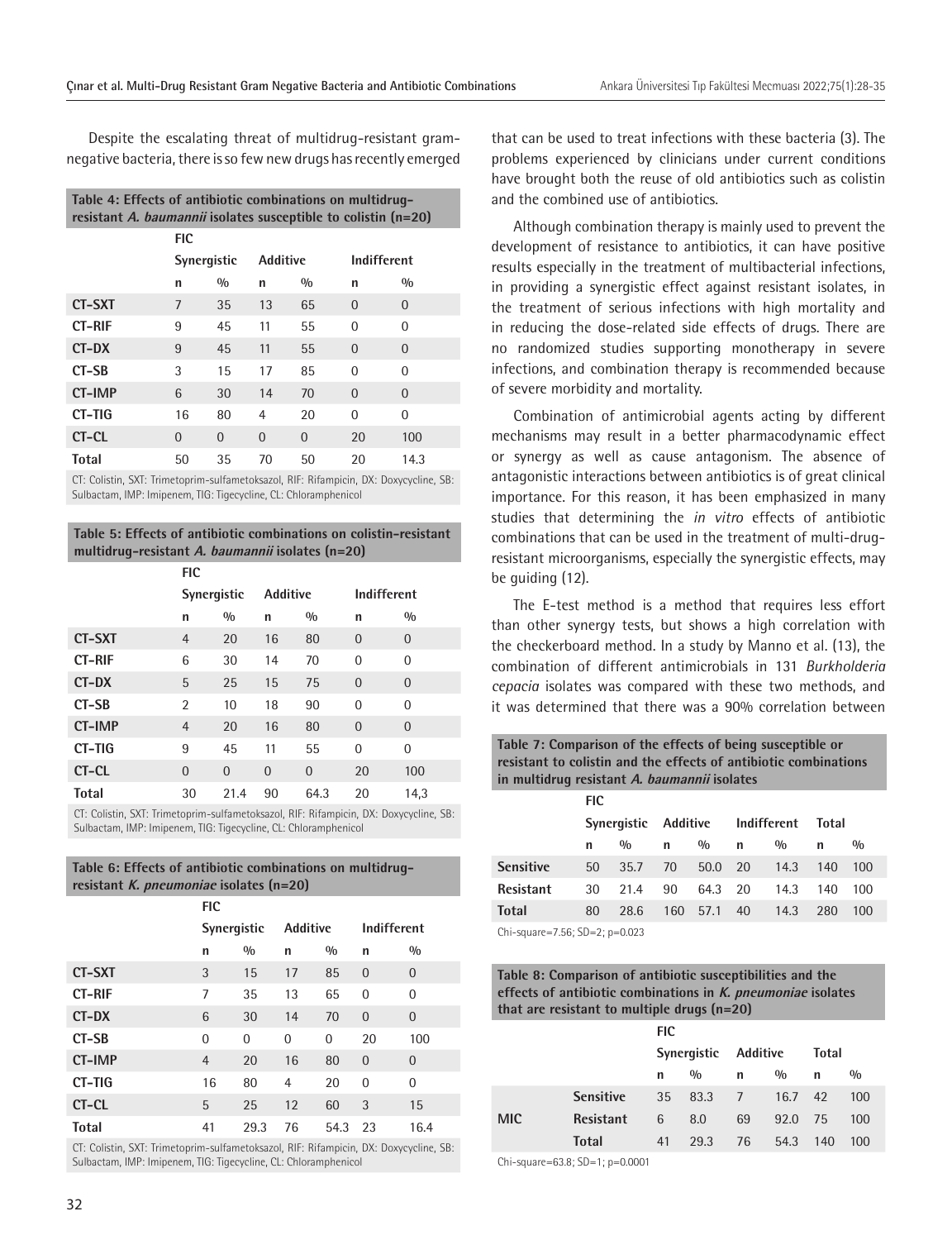E-test and checkerboard methods. On the other hand, it has been shown by Bonapace et al. (14) that using an irregular methodology that does not comply with the manufacturer's recommendations while applying the E-test method may increase the difference.

Colistin was out of use after the 1970s due to its significant side effects and the discovery of less toxic antibiotics. However, with the emergence of multi-drug resistant gram-negative strains and reporting that these strains are susceptible to colistin, its use has come to the fore again (15). However, with the widespread use of colistin, which is thought to be very effective in the treatment of infections caused by bacteria with multiple antibiotic resistance, resistance has been reported in *Pseudomonas aeruginosa, Acinetobacter baumannii* and *Klebsiella pneumoniae* strains (15). The highest resistance rates are reported from Asia, followed by Europe. However, it is observed that colistin heteroresistant *Acinetobacter baumannii* strains are more numerous than colistin resistant strains (16). In the development of this resistance, it is very important to use colistin alone in the treatment of infections caused by resistant bacteria. In order to prevent the development of resistance, it is recommended to avoid the use of colistin alone in such infections and to prefer combination therapy (17).

Meropenem colistin combination is one of the most commonly used combinations in the clinical setting. While decreased susceptibility to imipenem is observed in some strains, resistance to meropenem can be detected at high MIC levels at the same time. Using imipenem E-tests may give an idea about meropenem combination effects but doesn't reflect the exact result of combinations. Using only imipenem is a limitation of our study (18).

In a study comparing the use of colistin alone and in combination in a group of 18 patients infected with *Klebsiella pneumoniae* that produces KPC, treatment success was found to be 14% when used alone, while 73% success was achieved with combination therapy (19).

Colistin contributes to the activity of carbapenems by increasing the outer membrane permeability of bacteria. Montero et al. (20) state that the combination of imipenem, colistin, rifampicin or tobramycin may be effective in high levels of imipenem resistance.

In our study, although most of the strains were resistant to imipenem (only four strains were moderately susceptible), 30% in the colistin-susceptible and multidrug-resistant *Acinetobacter baumannii* group, 20% in the colistin- and multidrug-resistant *Acinetobacter baumannii* group. In the ESBL and carbapenemase producing *Klebsiella pneumoniae* group, 20% synergistic effect was observed, but the additive effect was the highest. No indifferent and antagonistic effects were encountered.

Although the efficacy of rifampicin against multidrugresistant strains is not fully known, synergistic activity of rifampicin with colistin or sulbactam has been demonstrated against these strains in *in vitro* studies. It has been reported that the combination may be beneficial in severe infections (20). Li et al. (21) found that the combination of colistin and rifampicin had a synergistic effect on colistin-sensitive *Acinetobacter baumannii* strains.

In our stduy, with the combination of colistin and rifampicin, a synergy rate of 45% in the colistin-susceptible *Acinetobacter baumannii* group, 30% in the colistin-resistant *Acinetobacter baumannii* group, and 35% in the *Klebsiella pneumoniae* group was detected. There was no differential or antagonistic effect as in imipenem.

Again, *in vitro* studies have shown that tigecycline increases the effect of colistin against *Acinetobacter* (22). In a recent study, tigecycline was found to be effective in eight KPC-producing *Enterobacteriacea* family members (four *Klebsiella pneumoniae*, two *Escherichia coli,* one *Enterobacter cloacae* and one *Serratia marcescens*). The combination of colistin and meropenem was examined *in vitro* with the time-dependent killing method, and no effective bactericidal activity was detected with the use of tigecycline, colistin and meropenem alone, while the combination of tigecycline and colistin created a bactericidal effect in all strains and the synergistic effect was found to be quite high. In *Klebsiella pneumoniae* strains producing KPC, clinical success rates were found to be 14%, 60%, and 71% with colistin monotherapy, tigecycline monotherapy, and colistin-tigecycline combination (23). In another study, early death rates (within the first 7 days of treatment) in carbapenem-resistant *Klebsiella pneumoniae* bacteremia were found to be 22% with colistin, 40% with tigecycline, and 8% with the combination of both drugs (24).

The combination of colistin-tigecycline was the combination with the most synergistic effect in our study, and it was found to show synergy at a rate of 80% in the colistin-sensitive *Acinetobacter baumannii* group and *Klebsiella pneumoniae* group, and 45% in the colistin-resistant *Acinetobacter baumannii* group. In addition, none of the bacteria used in our study were resistant to tigecycline.

Sulbactam is bactericidal to *Acinetobacter baumannii*, but its use alone should be avoided due to increased resistance. There are successful combinations of sulbactam with colistin and meropenem (25).

In our study, colistin sulbactam combination was found to be 100% ineffective in the *Klebsiella pneumoniae* group, 15% in the colistin-sensitive *Acinetobacter baumannii* group, and 10% synergistically in the colistin-resistant *Acinetobacter baumannii* group. None of these two groups were found to be ineffective.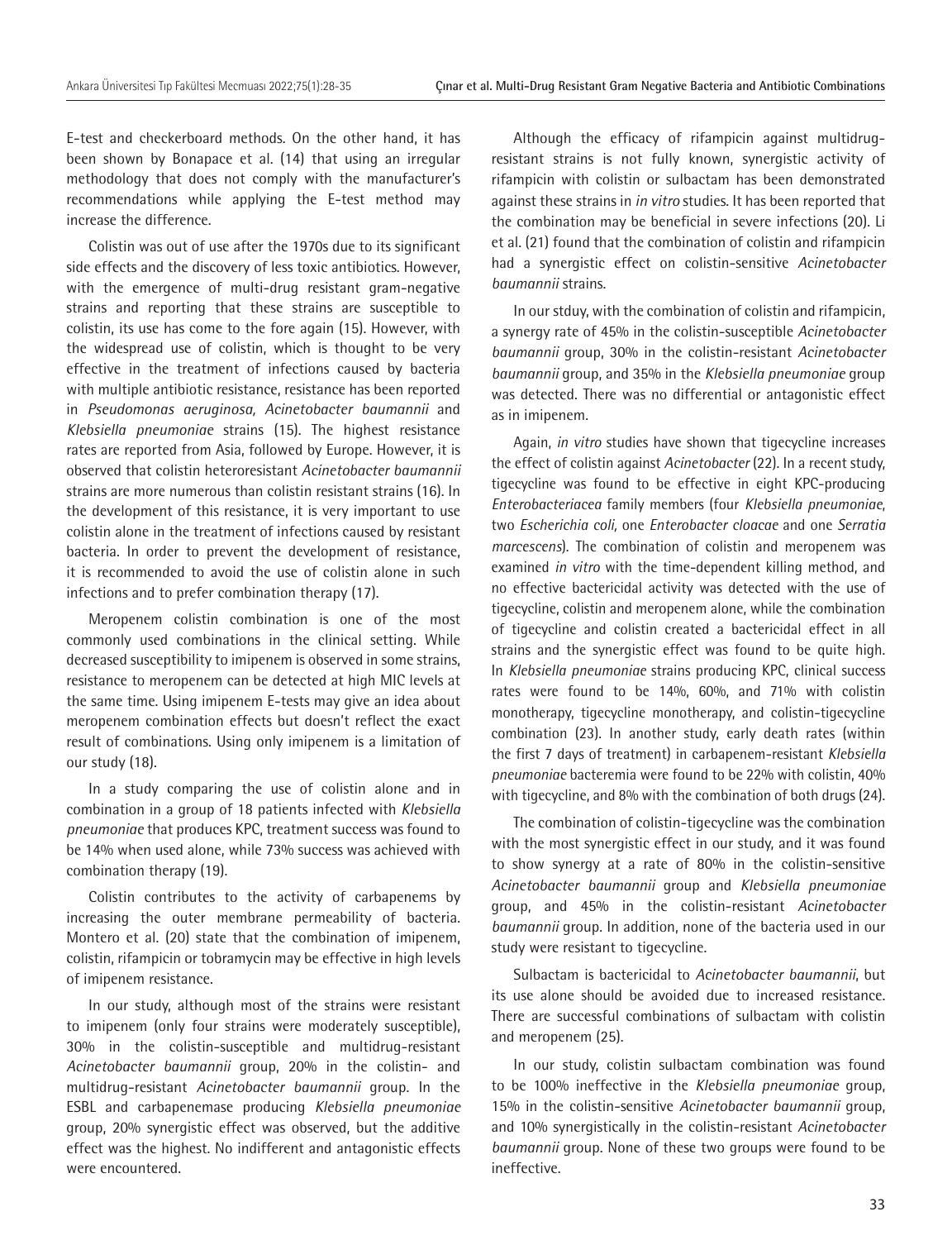*In vitro* synergistic effects have been found against multidrug-resistant *Acinetobacter baumannii* in combinations of colistin with rifampicin, minocycline, ceftazidime, imipenem or azithromycin. There are also suggestions that doxycycline or minocycline can be added to the combination of polymyxin and sulbactam in the treatment of multidrug-resistant infections (26).

In a study conducted in Turkey, the activities of antibiotic combinations that are not used routinely against multidrug resistant *Acinetobacter baumannii* and *Pseudomonas aeruginosa* strains were evaluated, and the combination of colistin and rifampicin against the four *Acinetobacter baumannii* strains used in the study showed 100% synergy. It has been determined that the combinations of colistin with meropenem and azithromycin have synergistic effects against three *Acinetobacter baumannii* strains, while the combination of colistin and doxycycline generally has a synergistic and additive effect (27).

In our study, it was determined that the colistin-doxycycline combination showed the most additive effect in all groups, 45% synergistic in the colistin-sensitive *Acinetobacter baumannii* group, 25% in the colistin-resistant *Acinetobacter baumannii* group, and 30% in the *Klebsiella pneumoniae* group, and no indifference or antagonism was encountered.

In a study evaluating the *in vitro* effect of colistin and trimethoprim-sulfamethoxazole combination against colistinresistant *Acinetobacter baumannii, Pseudomonas aeruginosa*  and *Klebsiella pneumoniae* strains, it was found that the combination showed a synergistic effect against all strains and was bactericidal (28).

The combination of colistin and trimethoprimsulfamethoxazole was found to have a synergistic effect of 35% against colistin-susceptible *Acinetobacter baumannii* strains, 20% against colistin-resistant *Acinetobacter baumannii* strains, and 15% against *Klebsiella pneumoniae* strains. The most detected effect against all bacteria was additive effect with the combination of colistin and trimethoprim-sulfamethoxazole.

Although there is no study in the literature about the combination of colistin and chloramphenicol, a combination of colistin and chloramphenicol was evaluated in our study, and it was determined that this combination, which was considered ineffective against both *Acinetobacter baumannii* groups, showed a 25% synergistic effect and 60% an additive effect in the *Klebsiella pneumoniae* group.

### **Conclusion**

Dominant clones were not investigated in the isolates evaluated in our study. It does not seem possible at the moment to say how many of the multi-resistant bacteria in our center are covered by the combinations with synergistic effects due to the fact that they have a synergistic effect. However, since the effect to be achieved with combinations is more strain-specific, it would be an appropriate approach to evaluate the effect by *in vitro* research, if possible, in each patient to whom the combination will be administered.

Although further studies with more strains and different antibiotic combinations are needed for the appropriate treatment of infections due to multi-drug-resistant gramnegative bacteria, it should be known that not all *in vitro* studies reflect the *in vivo* environment, as in this study, most of the studies on combination therapies are *in vitro*. Since *in vitro* studies are based on animal experiments or case observations, the data obtained in these studies should be supported by controlled clinical studies.

#### **Ethics**

**Ethics Committee Approval:** No ethics committee approval is required for this study.

**Informed Consent:** There isn't any patient information used in this study.

**Peer-review:** Externally peer-reviewed.

#### **Authorship Contributions**

Concept: G.Ç., Z.B., İ.A.K., A.Y., H.K., D.G., H.G., İ.B., Design: G.Ç., Z.B., İ.A.K., A.Y., H.K., D.G., H.G., İ.B., Data Collection or Processing: G.Ç., Z.B., İ.A.K., A.Y., H.K., D.G., H.G., İ.B., Analysis or Interpretation: G.Ç., Z.B., İ.A.K., A.Y., H.K., D.G., H.G., İ.B., Literature Search: G.Ç., Z.B., İ.A.K., A.Y., H.K., D.G., H.G., İ.B., Writing: G.Ç., Z.B., İ.A.K., A.Y., H.K., D.G., H.G., İ.B.

**Conflict of Interest:** No conflict of interest was declared by the authors.

**Financial Disclosure:** The authors declared that this study received no financial support.

#### **References**

- 1. Sievert DM, Ricks P, Edwards JR, et al. Antimicrobial-resistant pathogens associated with healthcare-associated infections: summary of data reported to the National Healthcare Safety Network at the Centers for Disease Control and Prevention, 2009-2010. Infect Control Hosp Epidemiol. 2013;34:1-14.
- 2. de Kraker ME, Jarlier V, Monen JC, et al. The changing epidemiology of bacteraemias in Europe: trends from the European Antimicrobial Resistance Surveillance System. Clin Microbiol Infect. 2013;19:860-868.
- 3. Jeannot K, Bolard A, Plésiat P. Resistance to polymyxins in Gram-negative organisms. Int J Antimicrob Agents. 2017;49:526-535.
- 4. Srinivas P, Rivard K. Polymyxin Resistance in Gram-negative Pathogens. Curr Infect Dis Rep. 2017;19:38.
- 5. Kumar A, Zarychanski R, Light B, et al. Early combination antibiotic therapy yields improved survival compared with monotherapy in septic shock: a propensity-matched analysis. Crit Care Med. 2010;38:1773-1785.
- 6. Morris S, Cerceo E. Trends, Epidemiology, and Management of Multi-Drug Resistant Gram-Negative Bacterial Infections in the Hospitalized Setting. Antibiotics (Basel). 2020;9:196.